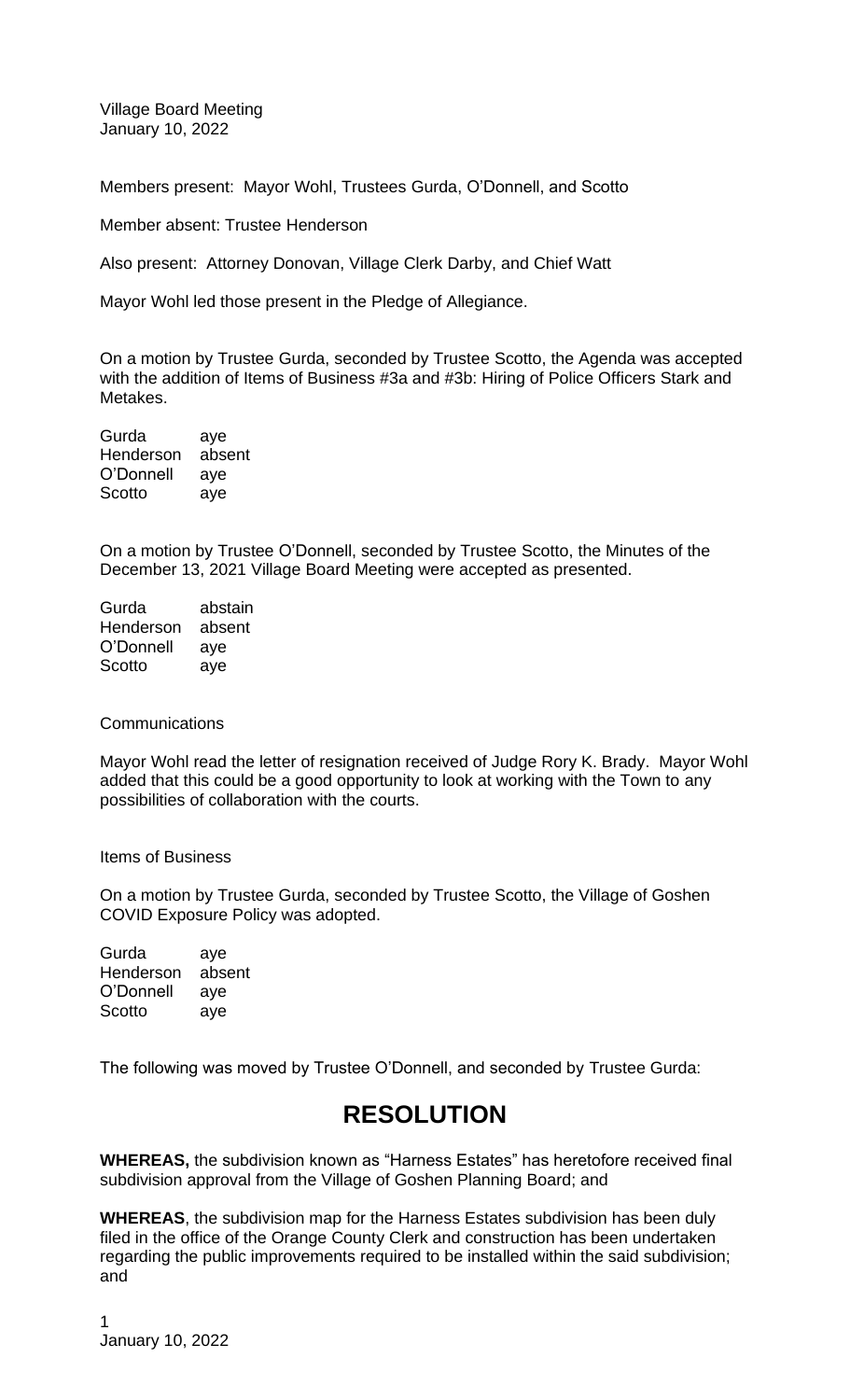**WHEREAS**, the Village Board has heretofore accepted certain public improvements within the said subdivision; and

**WHEREAS**, the owner and developer of the Harness Estates subdivision now requests that the Village Board accept certain other public improvements required by the aforementioned subdivision map and establish the maintenance bond for the public improvements so accepted; and

## **NOW, THEREFORE, IT IS HEREBY,**

**RESOLVED,** that the Village Board of the Village of Goshen hereby accepts the following public improvements:

- A. Harness Road;
- B. Cahill Drive;

and it is further

**RESOLVED**, that the acceptance of the above described public improvements is specifically subject to the following:

- 1. The applicant shall be required, in accordance with the Code of the Village of Goshen, to post a maintenance bond regarding those public improvements herein accepted in a form satisfactory to the Village Attorney and in an amount to be determined by the Village Engineer for a period of 1 year from compliance with the conditions of this Resolution as provided for in the Code of the Village of Goshen;
- 2. Delivery of required deeds and title insurance policy to the Village Attorney, subject to his approval;
- 3. Submission of "As-built Drawings," subject to approval by the Village Engineer;
- 4. Installation of required monumentation.
- 5. The Stormwater manhole on Harness Road shall be cleaned of all debris.
- 6. Installation of the isolation valve assembly at Murray and Cahill.
- 7. All streetlights along Murry and Cahill shall be in working order.

*Upon a roll call vote, with 3 trustees voting in favor and 0 voting against, the resolution was duly adopted.*

Gurda aye Henderson absent O'Donnell aye Scotto aye

On a motion by Trustee O'Donnell, seconded by Trustee Scotto, Tyler Stark is hereby appointed full time Police Officer for the Village of Goshen Police Department at an annual salary of \$64,606.00, pending satisfactory completion of pre-employment paper work, and physical and psychological testing. This appointment includes a maximum probationary period of 18 months.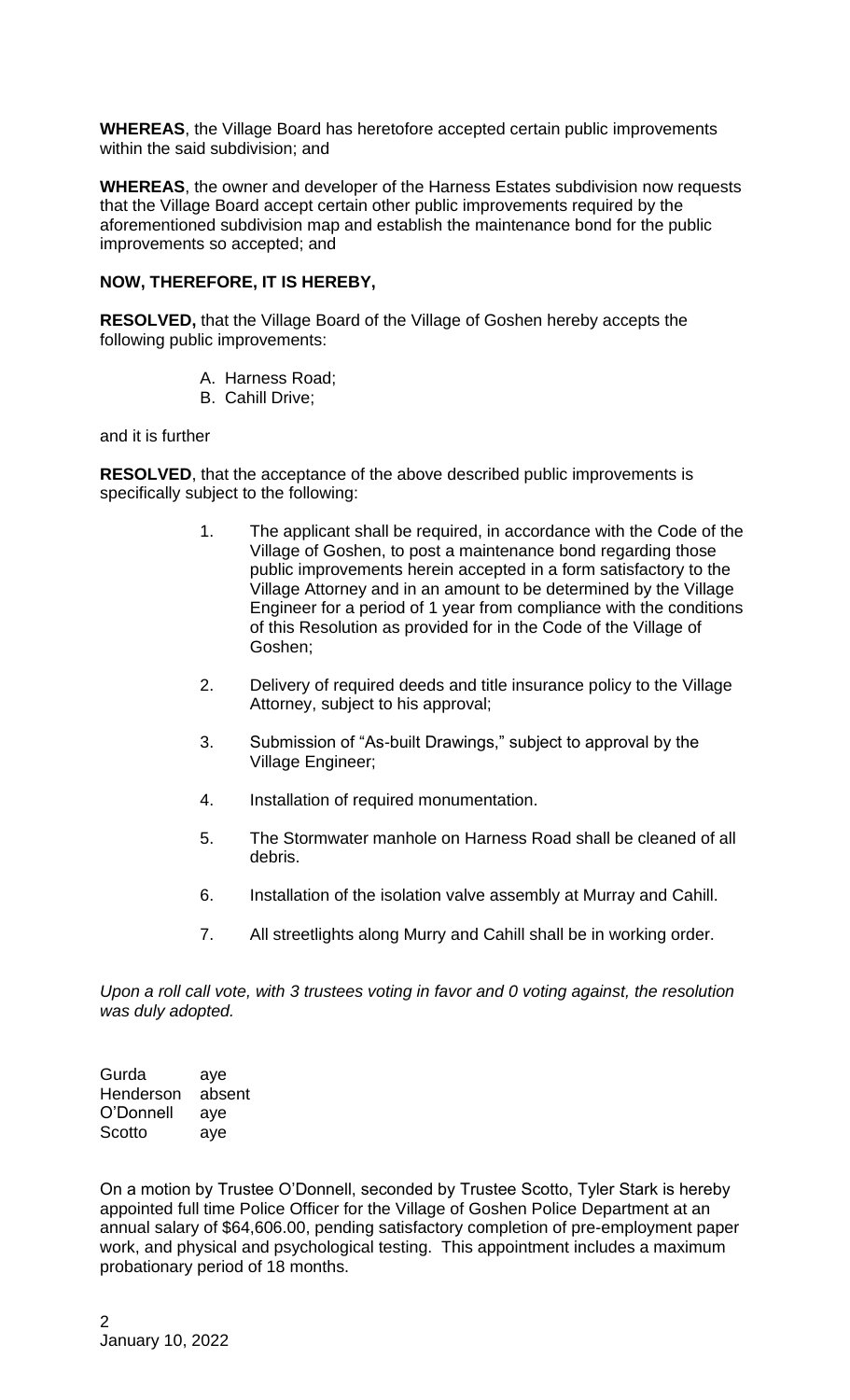Gurda aye Henderson absent O'Donnell aye Scotto aye

On a motion by Trustee Scotto, seconded by Trustee O'Donnell, Evan R. Metakes is hereby appointed full time Police Officer for the Village of Goshen Police Department at an annual salary of \$64,606.00, pending satisfactory completion of pre-employment paper work, and physical and psychological testing. This appointment includes a maximum probationary period of 18 months.

Gurda aye Henderson absent O'Donnell aye Scotto aye

On a motion by Trustee Scotto seconded by Trustee Gurda, Elaine Tourish Coleman is hereby appointed part-time Clerk for the Village of Goshen at a salary of \$22.00 / hour.

This appointment is effective upon successful completion of a pre-employment physical exam and pre-employment paperwork, and will have a probationary period of six months.

Gurda aye Henderson absent O'Donnell aye Scotto aye

On a motion by Trustee Scotto, seconded by Trustee O'Donnell, the following are appointed for the forthcoming Village election, to be held March 15, 2022:

| James Heslop  | Election Inspector, Chairman |
|---------------|------------------------------|
| Jeanne Krish  | <b>Election Inspector</b>    |
| Lee Krish     | <b>Election Inspector</b>    |
| Sharon Lunden | <b>Election Inspector</b>    |

The amount of compensation will be Chairman - \$250.00, and Inspectors - \$200.00.

On a motion by Trustee O'Donnell, seconded by Trustee Gurda, bills as examined by members of the Board were approved in accordance with Abstract 2021/2022 number 7, check numbers 19985 through 20103 in the amount of \$386,203.91.

Gurda aye Henderson absent O'Donnell aye Scotto aye

Mayor/Trustee Comments

Trustee Scotto reported that the DPW is looking for a vehicle to replace an old pickup truck which is difficult at this time as there isn't much available due to vehicle shortages. Fortunately, the vehicle to be replaced will not affect productivity.